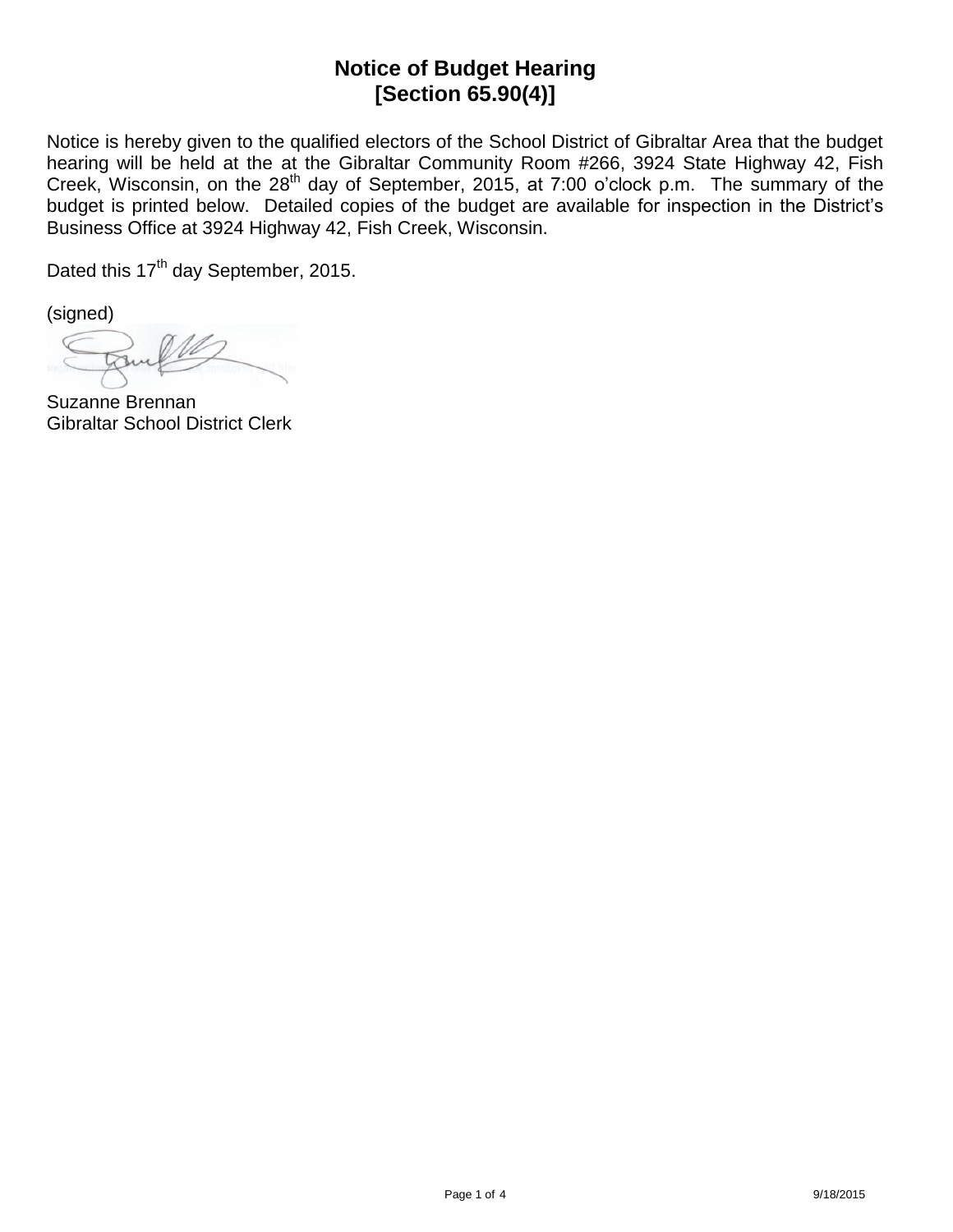| <b>BUDGET ADOPTION 2015-2016</b>                                         |                   |                   |                        |
|--------------------------------------------------------------------------|-------------------|-------------------|------------------------|
| <b>GENERAL FUND (FUND 10)</b>                                            | 2013-2014         | 2014-2015         | 2015-2016              |
| Beginning Fund Balance (Account 930 000)                                 | 4,325,665.34      | 4,683,471.27      | 5,042,758.41           |
| Ending Fund Balance, Nonspendable (Acct. 935 000)                        | 0.00              | 0.00              | 0.00                   |
| Ending Fund Balance, Restricted (Acct. 936 000)                          | 0.00              | 0.00              | 0.00                   |
| Ending Fund Balance, Committed (Acct. 937 000)                           | 0.00              | 0.00              | 0.00                   |
| Ending Fund Balance, Assigned (Acct. 938 000)                            | 4,683,471.27      | 5,042,758.41      | 4,418,045.49           |
| Ending Fund Balance, Unassigned (Acct. 939 000)                          | 0.00              | 0.00              | 0.00                   |
| <b>TOTAL ENDING FUND BALANCE (ACCT. 930 000)</b>                         | 4,683,471.27      | 5,042,758.41      | 4,418,045.49           |
| <b>REVENUES &amp; OTHER FINANCING SOURCES</b>                            |                   |                   |                        |
| 100 Transfers-in                                                         | 0.00              | 0.00              | 0.00                   |
| Local Sources                                                            | 9,159,494.00      | 9,852,628.00      | 9,926,445.00           |
| 240 Payments for Services                                                | 1,944.00          | 3,369.00          | 0.00                   |
| 260 Non-Capital Sales                                                    | 4,289.00          | 1,320.00          | 600.00                 |
| 270 School Activity Income                                               | 15,860.96         | 15,659.86         | 13,625.00              |
| 280 Interest on Investments                                              | 2,044.71          | 2,577.48          | 1,600.00               |
| 290 Other Revenue, Local Sources                                         | 73,865.73         | 78,705.74         | 79,950.00              |
| <b>Subtotal Local Sources</b>                                            | 9,257,498.40      | 9,954,260.08      | 10,022,220.00          |
| <b>Other School Districts Within Wisconsin</b>                           | 0.00              | 0.00              | 0.00                   |
| 340 Payments for Services                                                | 62,311.54         | 117,529.86        | 132,065.00             |
| 380 Medical Service Reimbursements                                       | 0.00              | 0.00              | 0.00                   |
| 390 Other Inter-district, Within Wisconsin                               | 0.00              | 0.00              | 0.00                   |
| <b>Subtotal Other School Districts within Wisconsin</b>                  | 62,311.54         | 117,529.86        | 132,065.00             |
| <b>Other School Districts Outside Wisconsin</b>                          | 0.00              | 0.00              | 0.00                   |
| 440 Payments for Services<br>490 Other Inter-district, Outside Wisconsin | 0.00              | 0.00              | 0.00                   |
| <b>Subtotal Other School Districts Outside Wisconsin</b>                 | 0.00              | 0.00              | 0.00                   |
| <b>Intermediate Sources</b>                                              |                   |                   |                        |
| 510 Transit of Aids                                                      | 0.00              | 0.00              | 0.00                   |
| 530 Payments for Services from CCDEB                                     | 0.00              | 0.00              | 0.00                   |
| 540 Payments for Services from CESA                                      | 0.00              | 0.00              | 0.00                   |
| 580 Medical Services Reimbursement                                       | 1,569.00          | 0.00              | 0.00                   |
| 590 Other Intermediate Sources                                           | 0.00              | 3,853.00          | 0.00                   |
| <b>Subtotal Intermediate Sources</b>                                     | 1,569.00          | 3,853.00          | 0.00                   |
| <b>State Sources</b>                                                     |                   |                   |                        |
| 610 State Aid -- Categorical                                             | 220,175.50        | 247,318.24        | 246,500.00             |
| 620 State Aid -- General                                                 | 6,757.00          | 5,738.00          | 4,872.00               |
| 630 DPI Special Project Grants                                           | 4,960.00          | 5,450.00          | 250.00                 |
| 640 Payments for Services                                                | 0.00              | 0.00              | 0.00                   |
| 650 Student Achievement Guarantee in Education (SAGE                     | 0.00              | 0.00              | 0.00                   |
| Grant)                                                                   |                   |                   |                        |
| 660 Other State Revenue Through Local Units                              | 24,853.32         | 26,501.06         | 26,500.00              |
| 690 Other Revenue                                                        | 140,026.00        | 138,308.00        | 177,442.00             |
| <b>Subtotal State Sources</b>                                            | 396,771.82        | 423,315.30        | 455,564.00             |
| <b>Federal Sources</b>                                                   | 0.00              | 0.00              | 0.00                   |
| 710 Transit of Aids                                                      |                   |                   |                        |
| 720 Impact Aid<br>730 DPI Special Project Grants                         | 0.00<br>12,492.14 | 0.00<br>15,898.00 | 0.00                   |
| 750 IASA Grants                                                          | 70,546.13         | 71,117.37         | 18,409.00<br>61,203.00 |
| 760 JTPA                                                                 | 0.00              | 0.00              | 0.00                   |
| 770 Other Federal Revenue Through Local Units                            | 0.00              | 0.00              | 0.00                   |
| 780 Other Federal Revenue Through State                                  | 0.00              | 0.00              | 0.00                   |
| 790 Other Federal Revenue - Direct                                       | 56,414.76         | 45,921.12         | 44,102.00              |
| <b>Subtotal Federal Sources</b>                                          | 139,453.03        | 132,936.49        | 123,714.00             |
| <b>Other Financing Sources</b>                                           |                   |                   |                        |
| 850 Reorganization Settlement                                            | 0.00              | 0.00              | 0.00                   |
| 860 Compensation, Fixed Assets                                           | 0.00              | 0.00              | 0.00                   |
| 870 Long-Term Obligations                                                | 0.00              | 0.00              | 0.00                   |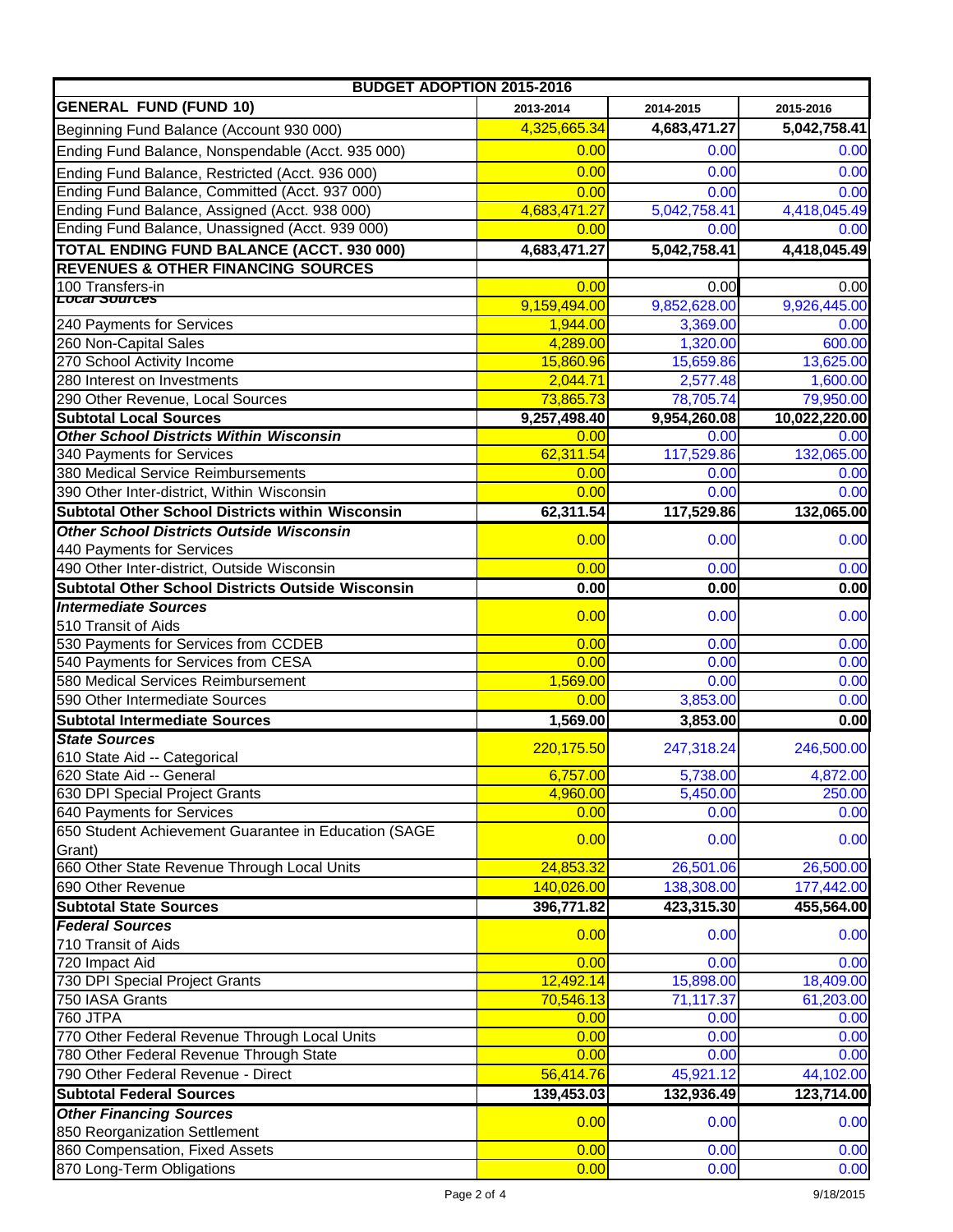| <b>Subtotal Other Financing Sources</b>              | 0.00         | 0.00          | 0.00          |
|------------------------------------------------------|--------------|---------------|---------------|
| <b>Other Revenues</b>                                |              |               |               |
| 960 Adjustments                                      | 0.00         | 0.00          | 0.00          |
| 970 Refund of Disbursement                           | 31,983.27    | 30,763.94     | 28,671.00     |
| 980 Medical Service Reimbursement                    | 0.00         | 0.00          | 0.00          |
| 990 Miscellaneous                                    | 2,854.62     | 0.00          | 0.00          |
| <b>Subtotal Other Revenues</b>                       | 34,837.89    | 30,763.94     | 28,671.00     |
| <b>TOTAL REVENUES &amp; OTHER FINANCING SOURCES</b>  | 9,892,441.68 | 10,662,658.67 | 10,762,234.00 |
| <b>EXPENDITURES &amp; OTHER FINANCING USES</b>       |              |               |               |
| <b>Instruction</b>                                   | 1,598,678.36 | 1,595,434.04  | 1,818,340.85  |
| 110 000 Undifferentiated Curriculum                  |              |               |               |
| 120 000 Regular Curriculum                           | 1,824,686.77 | 1,883,873.38  | 2,035,262.59  |
| 130 000 Vocational Curriculum                        | 176,015.11   | 196,365.14    | 180,979.75    |
| 140 000 Physical Curriculum                          | 269,903.75   | 333,274.04    | 345,209.87    |
| 160 000 Co-Curricular Activities                     | 371,013.54   | 416,645.13    | 539,441.65    |
| 170 000 Other Special Needs                          | 81,999.65    | 77,369.37     | 154,978.51    |
| <b>Subtotal Instruction</b>                          | 4,322,297.18 | 4,502,961.10  | 5,074,213.22  |
| <b>Support Sources</b>                               | 355,928.96   | 357,614.03    | 369,732.33    |
| 210 000 Pupil Services                               |              |               |               |
| 220 000 Instructional Staff Services                 | 422,841.33   | 626,531.95    | 713,071.02    |
| 230 000 General Administration                       | 416,639.72   | 413,716.72    | 413,815.32    |
| 240 000 School Building Administration               | 470,189.73   | 405,807.08    | 537,937.54    |
| 250 000 Business Administration                      | 1,802,206.69 | 1,808,403.19  | 1,836,351.49  |
| 260 000 Central Services                             | 675,176.61   | 482,341.34    | 495,530.03    |
| 270 000 Insurance & Judgments                        | 114,912.87   | 117,788.56    | 121,354.00    |
| 280 000 Debt Services                                | 0.00         | 0.00          | 4,000.00      |
| 290 000 Other Support Services                       | 136,247.94   | 170,759.40    | 218,396.00    |
| <b>Subtotal Support Sources</b>                      | 4,394,143.85 | 4,382,962.27  | 4,710,187.73  |
| <b>Non-Program Transactions</b>                      | 700,646.39   | 1,349,596.39  | 1,471,115.97  |
| 410 000 Inter-fund Transfers                         |              |               |               |
| 430 000 Instructional Service Payments               | 117,144.95   | 67,851.77     | 128,430.00    |
| 490 000 Other Non-Program Transactions               | 403.38       | 0.00          | 3,000.00      |
| <b>Subtotal Non-Program Transactions</b>             | 818,194.72   | 1,417,448.16  | 1,602,545.97  |
| <b>TOTAL EXPENDITURES &amp; OTHER FINANCING USES</b> | 9,534,635.75 | 10,303,371.53 | 11,386,946.92 |

| SPECIAL PROJECT FUNDS (FUNDS 21, 23, 27, 29)         | <b>Audited</b><br>2013-2014 | <b>Unaudited</b><br>2014-2015 | <b>Budget</b><br>2015-2016 |
|------------------------------------------------------|-----------------------------|-------------------------------|----------------------------|
| 900 000 Beginning Fund Balance                       | 0.00                        | 0.00                          | 0.00                       |
| 900 000 Ending Fund Balance                          | 0.00                        | 0.001                         | 0.00                       |
| TOTAL REVENUES & OTHER FINANCING SOURCES             | 937,328.14                  | 933,039.58                    | 1,041,916.89               |
| 100 000 Instruction                                  | 738,944.43                  | 819,870.67                    | 942,488.51                 |
| 200 000 Support Services                             | 193.590.04                  | 104,230.95                    | 94,211.63                  |
| 400 000 Non-Program Transactions                     | 4.793.67                    | 8,937.96                      | 5,216.75                   |
| <b>TOTAL EXPENDITURES &amp; OTHER FINANCING USES</b> | 937,328.14                  | 933,039.58                    | 1,041,916.89               |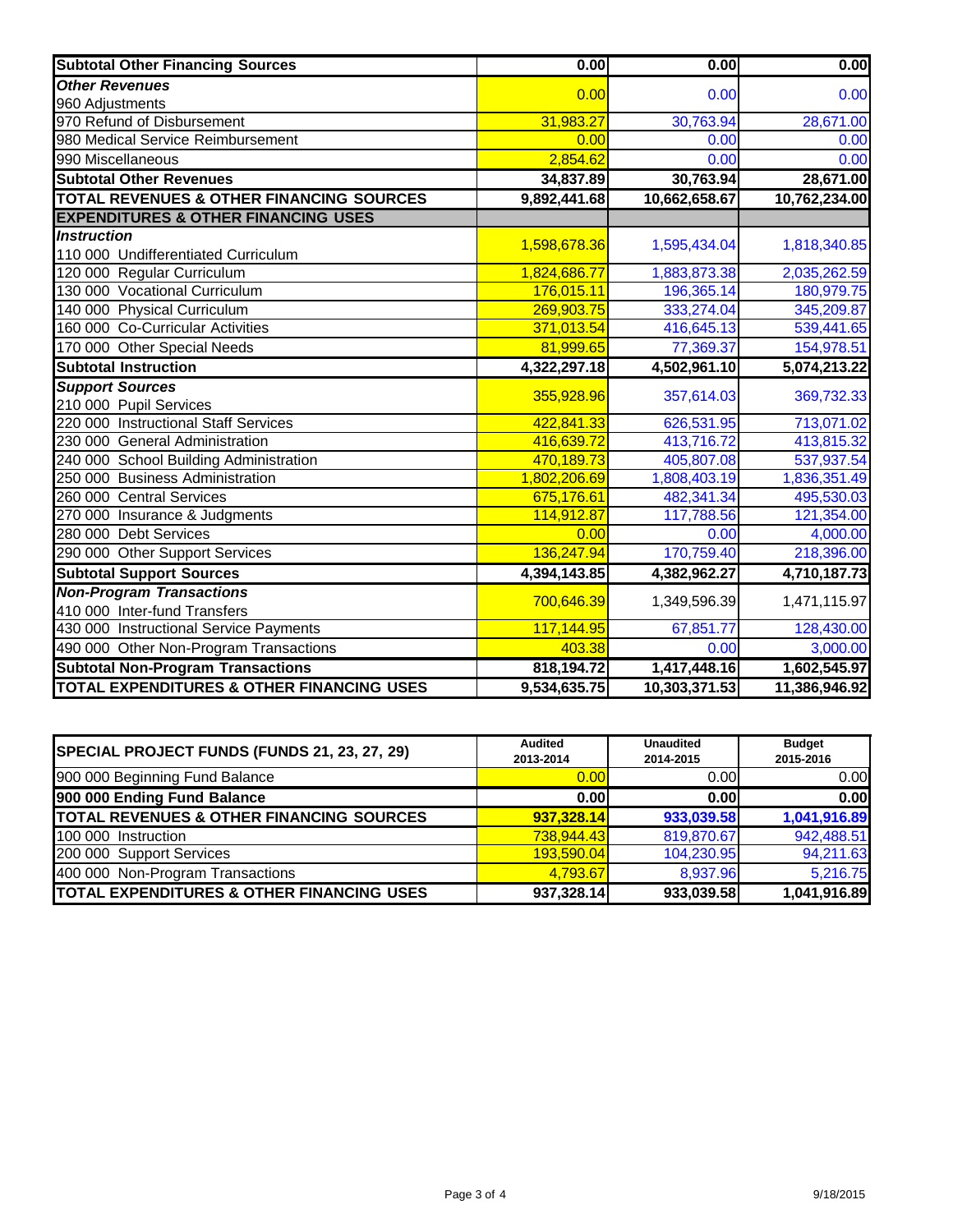| <b>DEBT SERVICE FUND (FUNDS 38, 39)</b>              | <b>Audited</b><br>2013-2014 | <b>Unaudited</b><br>2014-2015 | <b>Budget</b><br>2015-2016 |
|------------------------------------------------------|-----------------------------|-------------------------------|----------------------------|
| 900 000 Beginning Fund Balance                       | 0.00                        | 43,658.53                     | 44,110.60                  |
| 900 000 ENDING FUND BALANCES                         | 43,658.53                   | 44,110.60                     | 44,110.60                  |
| <b>TOTAL REVENUES &amp; OTHER FINANCING SOURCES</b>  | 109,802.18                  | 689,365.86                    | 704,643.65                 |
| 281 000 Long-Term Capital Debt                       | 0.00                        | 0.00                          | 0.00                       |
| 282 000 Refinancing                                  | 0.00                        | 0.00                          | 0.00                       |
| 283 000 Operational Debt                             | 0.00                        | 0.00                          | 0.00                       |
| 285 000 Post Employment Benefit Debt                 | 0.00                        | 0.00                          |                            |
| 289 000 Other Long-Term General Obligation Debt      | 66,143.65                   | 688,913.79                    | 704,643.65                 |
| 400 000 Non-Program Transactions                     | 0.00                        | 0.00                          |                            |
| <b>TOTAL EXPENDITURES &amp; OTHER FINANCING USES</b> | 66,143.65                   | 688,913.79                    | 704,643.65                 |
| 842 000 INDEBTEDNESS, END OF YEAR                    | 3,179,269.15                | 2,547,537.13                  | 1,900,805.11               |

| CAPITAL PROJECTS FUND (FUNDS 41, 46, 48, 49)         | <b>Audited</b><br>2013-2014 | <b>Unaudited</b><br>2014-2015 | <b>Budget</b><br>2015-2016 |
|------------------------------------------------------|-----------------------------|-------------------------------|----------------------------|
| 900 000 Beginning Fund Balance                       | 0.00                        | 1,065,442.20                  | 0.00                       |
| 900 000 Ending Fund Balance                          | 1,065,442.20                | 0.001                         | 0.00                       |
| <b>TOTAL REVENUES &amp; OTHER FINANCING SOURCES</b>  | 3,000,000.00                |                               | 0.00                       |
| 100 000 Instructional Services                       | 0.00                        | 0.00                          | 0.00                       |
| 200 000 Support Services                             | 1,934,557.80                | 0.00                          | 0.00                       |
| 300 000 Community Services                           | 0.00                        | 1,065,442.20                  | 0.00                       |
| 400 000 Non-Program Transactions                     | 0.00                        | 0.00                          | 0.00                       |
| <b>TOTAL EXPENDITURES &amp; OTHER FINANCING USES</b> | 1,934,557.80                | 1,065,442.20                  | 0.00                       |

| <b>FOOD SERVICE FUND (FUND 50)</b>                   | <b>Audited</b><br>2013-2014 | <b>Unaudited</b><br>2014-2015 | <b>Budget</b><br>2015-2016 |
|------------------------------------------------------|-----------------------------|-------------------------------|----------------------------|
| 900 000 Beginning Fund Balance                       | 0.00                        | 0.00                          | 0.00                       |
| 900 000 ENDING FUND BALANCE                          | 0.00                        | 0.00                          | 0.00                       |
| <b>TOTAL REVENUES &amp; OTHER FINANCING SOURCES</b>  | 237,544.95                  | 238,652.24                    | 254,855.05                 |
| 200 000 Support Services                             | 237,544.95                  | 238,652.24                    | 254,855.05                 |
| 400 000 Non-Program Transactions                     | 0.00                        | 0.00                          | 0.00                       |
| <b>TOTAL EXPENDITURES &amp; OTHER FINANCING USES</b> | 237,544.95                  | 238,652.24                    | 254,855.05                 |